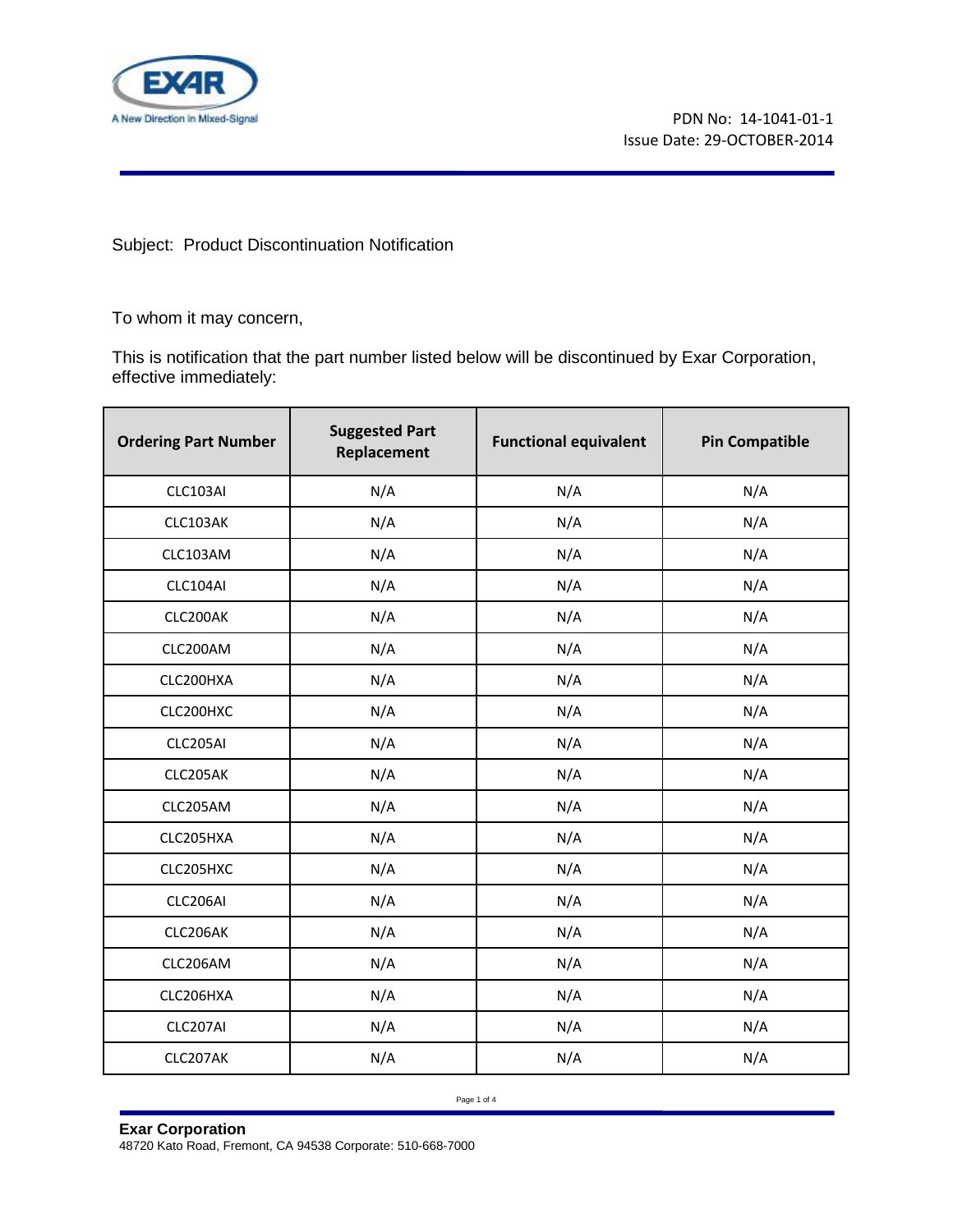

## PDN No: 14-1041-01-1 Issue Date: 29-OCTOBER-2014

| CLC207AM  | N/A | N/A | N/A |
|-----------|-----|-----|-----|
| CLC207HXA | N/A | N/A | N/A |
| CLC207HXC | N/A | N/A | N/A |
| CLC220AI  | N/A | N/A | N/A |
| CLC220AK  | N/A | N/A | N/A |
| CLC220AM  | N/A | N/A | N/A |
| CLC231AI  | N/A | N/A | N/A |
| CLC231AK  | N/A | N/A | N/A |
| CLC231AM  | N/A | N/A | N/A |
| CLC231HXA | N/A | N/A | N/A |
| CLC232AI  | N/A | N/A | N/A |
| CLC232AK  | N/A | N/A | N/A |
| CLC232AM  | N/A | N/A | N/A |
| CLC232HXA | N/A | N/A | N/A |
| CLC300A   | N/A | N/A | N/A |
| CLC560AI  | N/A | N/A | N/A |
| CLC560AK  | N/A | N/A | N/A |
| CLC560AM  | N/A | N/A | N/A |
| CLC561AI  | N/A | N/A | N/A |
| CLC561AK  | N/A | N/A | N/A |
| CLC561AM  | N/A | N/A | N/A |
| E103NBNC  | N/A | N/A | N/A |
| E103NSMA  | N/A | N/A | N/A |
| E104BNC   | N/A | N/A | N/A |
| E104SMA   | N/A | N/A | N/A |
| E200NBNC  | N/A | N/A | N/A |
| E200NSMA  | N/A | N/A | N/A |
| E220BNC   | N/A | N/A | N/A |
| E220SMA   | N/A | N/A | N/A |

Page 2 of 4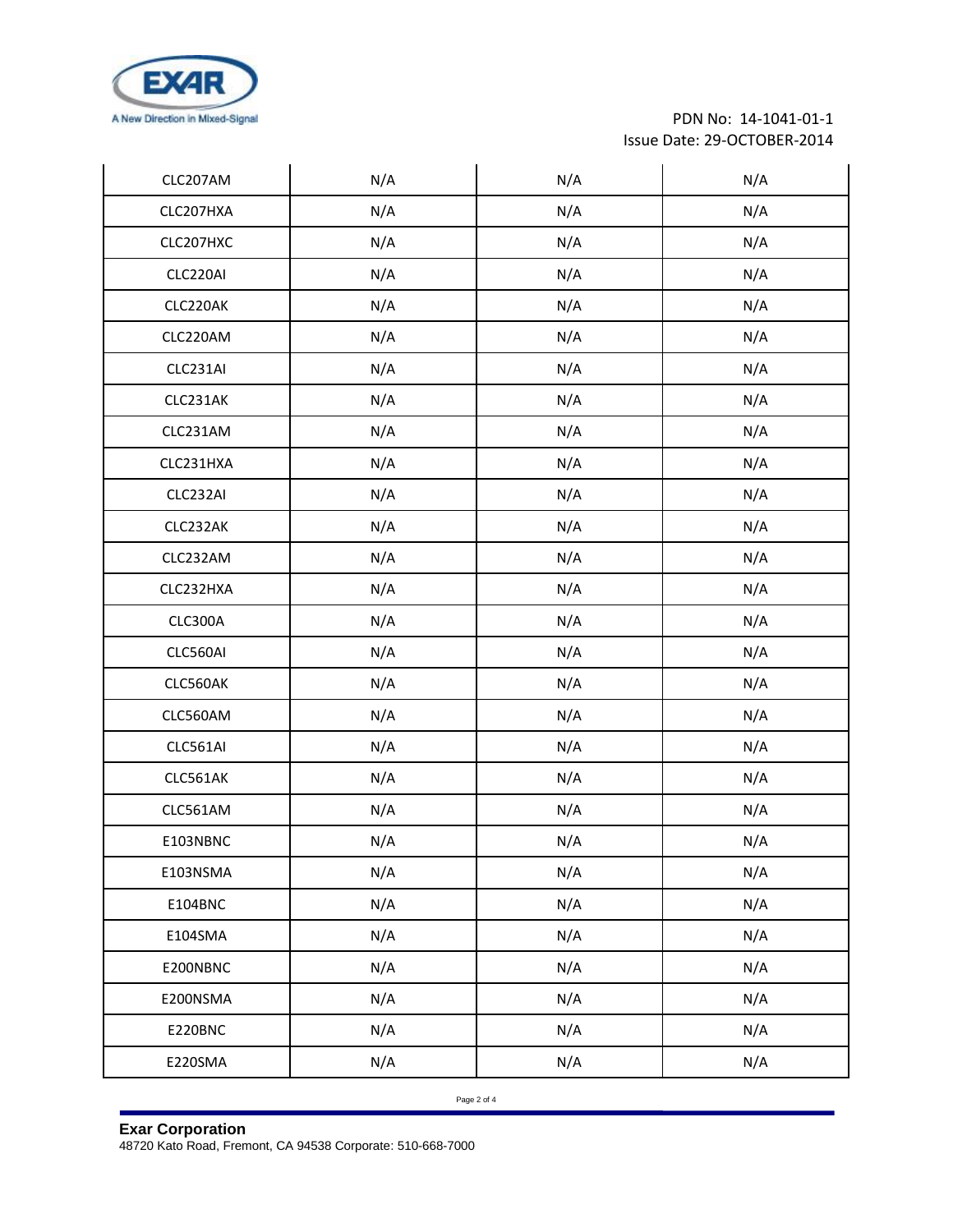

## PDN No: 14-1041-01-1 Issue Date: 29-OCTOBER-2014

| E231BNC        | N/A | N/A | N/A |
|----------------|-----|-----|-----|
| E231SMA        | N/A | N/A | N/A |
| KE103NBNC      | N/A | N/A | N/A |
| KE103NSMA      | N/A | N/A | N/A |
| KE104BNC       | N/A | N/A | N/A |
| KE200NBNC      | N/A | N/A | N/A |
| KE200NSMA      | N/A | N/A | N/A |
| KE220BNC       | N/A | N/A | N/A |
| KE220SMA       | N/A | N/A | N/A |
| KE231BNC       | N/A | N/A | N/A |
| KE231SMA       | N/A | N/A | N/A |
| KH103M01D      | N/A | N/A | N/A |
| KH200HXC       | N/A | N/A | N/A |
| KH205HXC       | N/A | N/A | N/A |
| KH206AK        | N/A | N/A | N/A |
| KH206HXC       | N/A | N/A | N/A |
| KH207AK        | N/A | N/A | N/A |
| KH220AK        | N/A | N/A | N/A |
| KH220AM        | N/A | N/A | N/A |
| KH220HXC       | N/A | N/A | N/A |
| KH220M01G      | N/A | N/A | N/A |
| KH231HXC       | N/A | N/A | N/A |
| KH232AK        | N/A | N/A | N/A |
| KH232AM        | N/A | N/A | N/A |
| KH232HXA       | N/A | N/A | N/A |
| KH560AK        | N/A | N/A | N/A |
| KH560AM        | N/A | N/A | N/A |
| KH561AI        | N/A | N/A | N/A |
| <b>KH561AK</b> | N/A | N/A | N/A |

Page 3 of 4